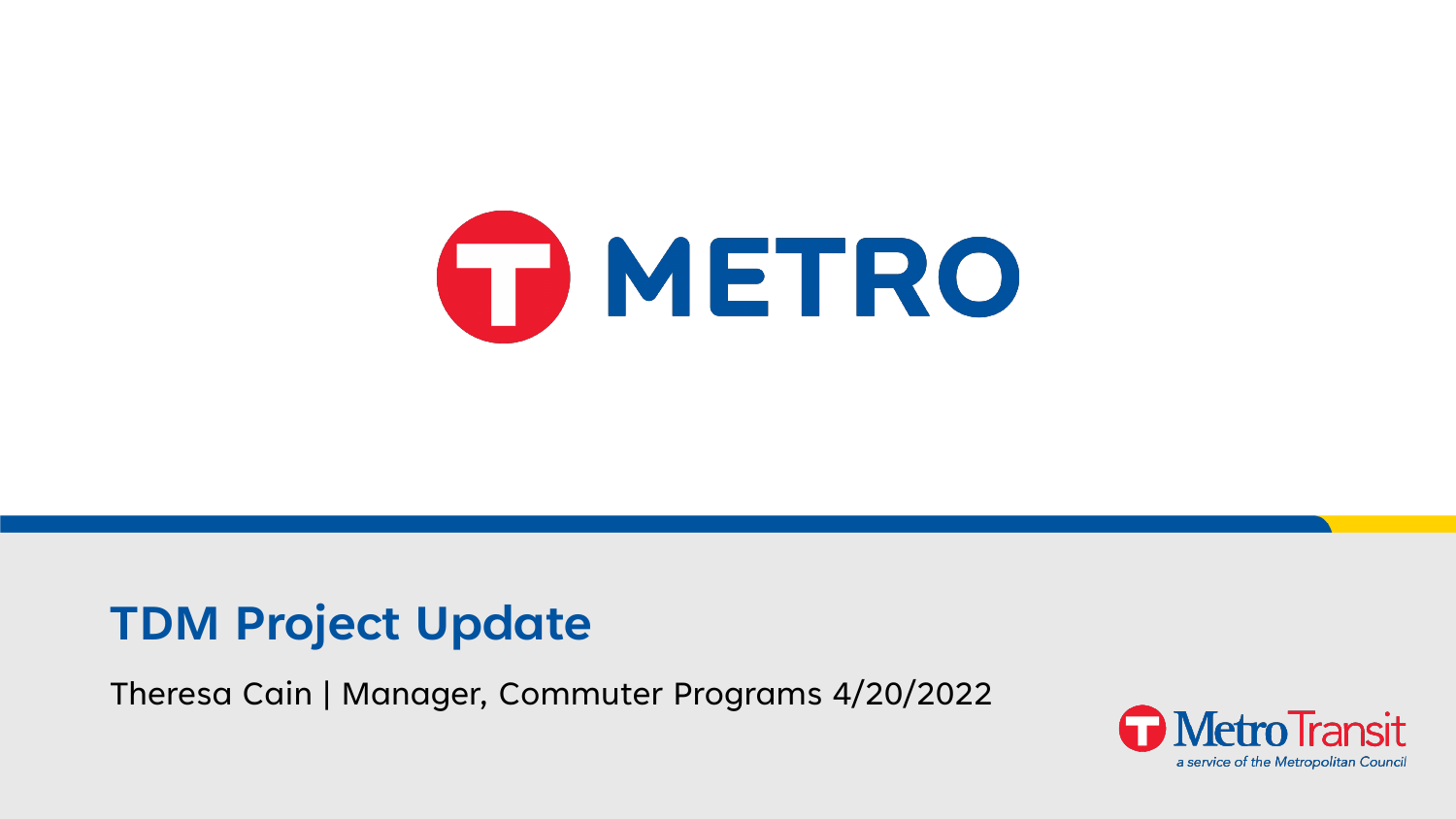## **Travel Demand Management (TDM)**

Changing Minds about Changing Modes

#### **According to the final guidance for CMAQ**

"Long-term public education and outreach can be effective in raising awareness that can lead to changes in travel behavior and ongoing emissions reductions; therefore, these activities may be funded indefinitely."

[https://www.fhwa.dot.gov/environment/air\\_quality/cmaq/policy\\_and\\_guidance/cmaq08gd.pdf](https://www.fhwa.dot.gov/environment/air_quality/cmaq/policy_and_guidance/cmaq08gd.pdf) page 23

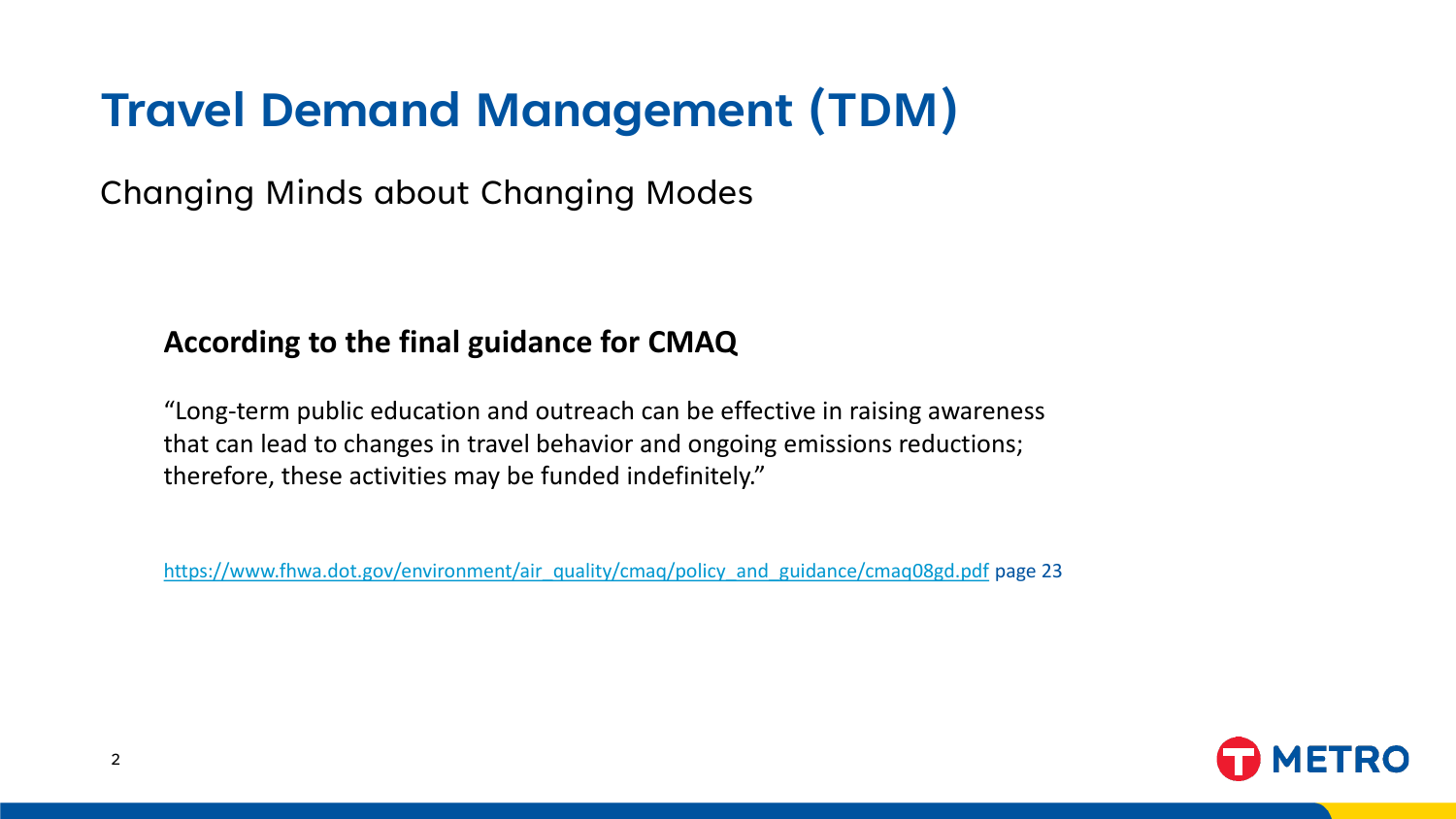## **Employer and Institutional Outreach**

#### • **TDM Professional Role**

- Provide a single point of contact.
- Prepare a customized plan including all feasible modes.
- Partner with stakeholders to implement priorities.
- Plan activities and supportive events to ensure sustained behavior change.
- Prepare analysis of results

#### • **Example: Augsburg College**

- Engaged school administration and student council regarding low uptake of College Pass
- Analysis provided insight to barriers.
- Implementation and support activities were planned throughout pilot.
- Summary at end of pilot showed that in one semester, the Universal Pass exposed ~800 more students to transit than the College Pass.
- Universal Pass product was created based on evidence from the successful pilot.
- Outreach and program development cost \$10,000 / 800 new riders =\$12.50 per participant

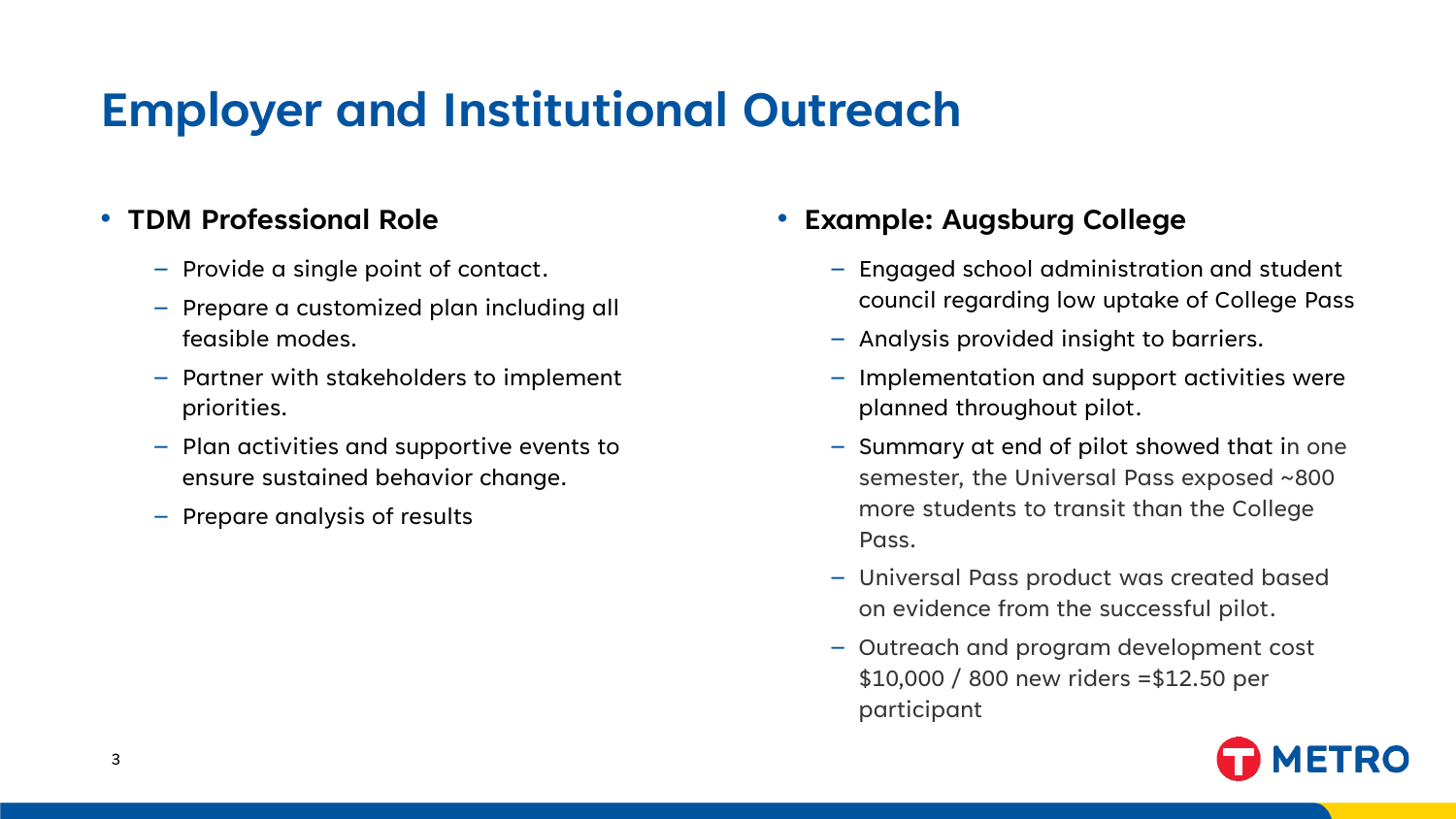### **Structure of Employer and Institutional Outreach**

Metro Transit provides outreach in service areas not covered by TMOs or other partners. We also provide information and regional support to partner programs.

TMOs\*

- 494 TMO certain cities along the corridor
- MOVE MN TMO– entire city of St Paul
- MOVE Minneapolis TMO– Expanded downtown core of Minneapolis
- Anoka County TMO- whole county
- [\\*TDM Evaluation and Implementation Study](https://metrocouncil.org/Transportation/Publications-And-Resources/Planning/MISCELLANEOUS-DOCUMENTS/TDMStudy-pdf.aspx)  (metrocouncil.org)

Other partners that provide similar outreach:

- Carver County TMA
- Dakota County
- Washington County TMA
- MVTA
- Southwest Metro
- Scott County

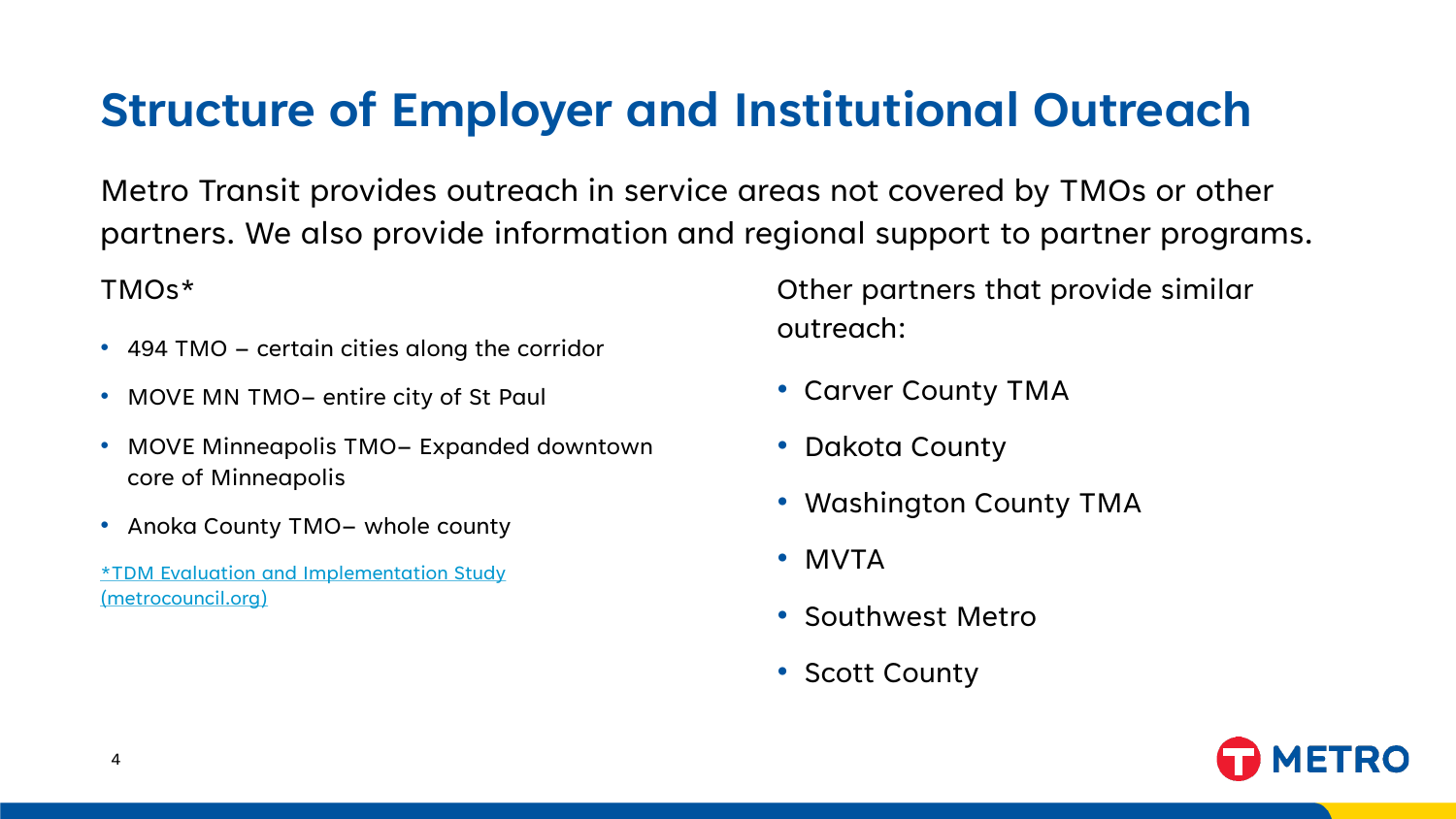### **Other TDM Initiatives**

Other TDM initiatives provide similar programming to the general population.

- U of MN Smartphone based interventions \$375,000 (2017)
	- U of MN created smartphone app provides information and support to encourage mode shift.
		- Initial estimate 3000 participants @ \$125 each
		- Actual 300 participants  $\omega$  \$1250 each
		- Provided valuable information about mode choice. Smartphone-Based [Interventions for Sustainable Travel Behavior:](http://cts-d8resmod-prd.oit.umn.edu:8080/pdf/cts-20-13.pdf) The University of Minnesota Parking Contract Holder Study (umn.edu)
- Bicycle Connectors -Minneapolis Bicycle Coalition \$303,000 (2019)
	- Provide underserved communities with access to bikes, how to ride and maintenance training and bike buddies
		- Initial estimate 723 participants  $\omega$ \$419 each
		- Actual 500 participants  $\omega$  \$606 each
		- Conversions 100%

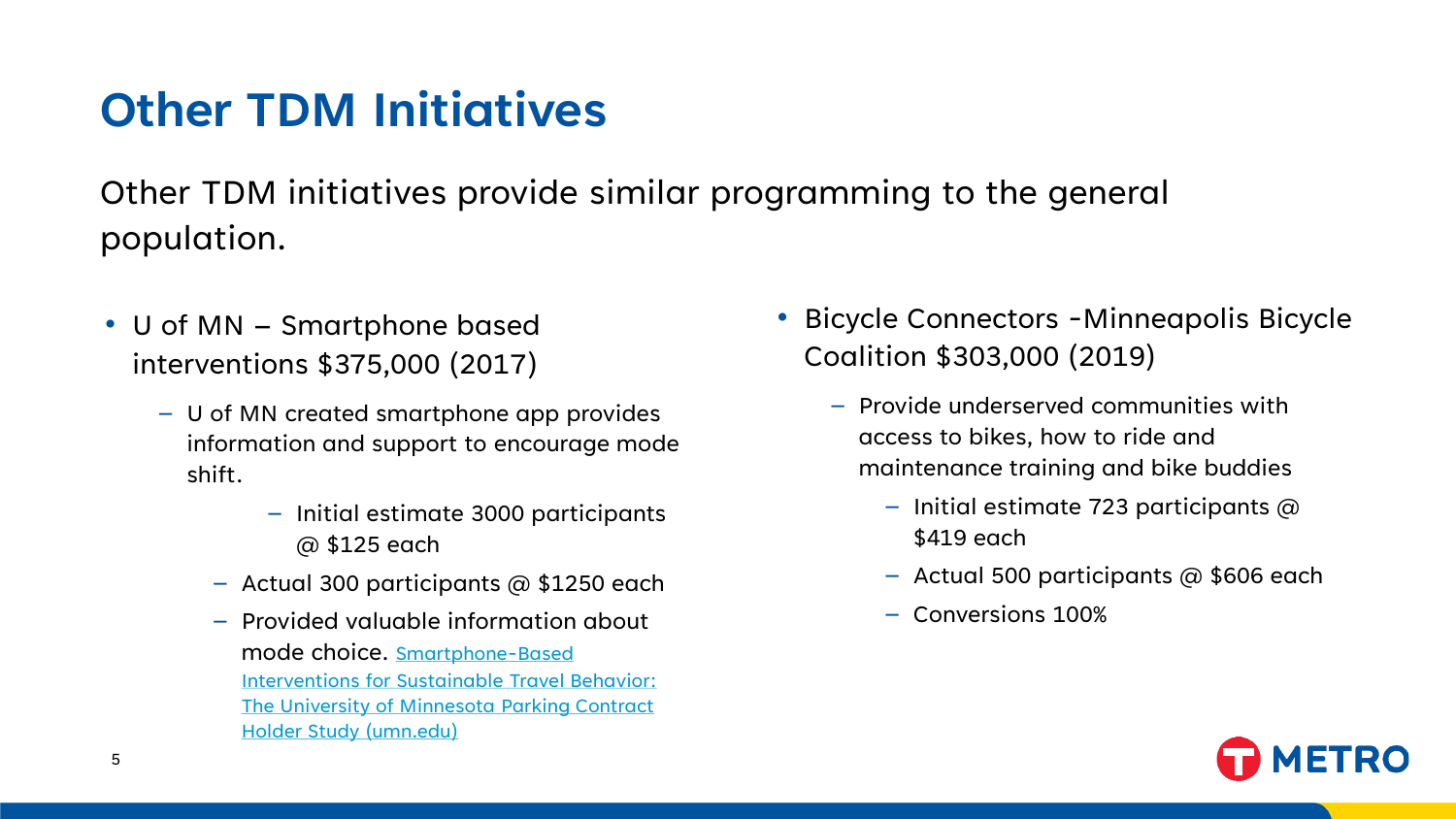### **Metro Transit TDM support in the region**

- CAAPB Sears site development planning
	- Metro Transit TDM outreach staff and staff from MOVE MN TMO along with the Capitol Are Architectural and Planning Board researched and created guidelines for prospective developers. Included are TDM best practices that will facilitate use of transit, biking and pedestrian infrastructure.
- <u>Sears Landing Page / Minnesota.gov</u> (mn.gov)
- Provide legislatively mandated ride matching soft ware to help individuals and organizations to create car and van pools.
- Provide software and access to GRH program to support regular users of alternative transportation.
- Provide software that tracks activities, contacts and statistics for the region to streamline activity tracking (2019 to present)
- Provide customizable marketing materials to TDM partners